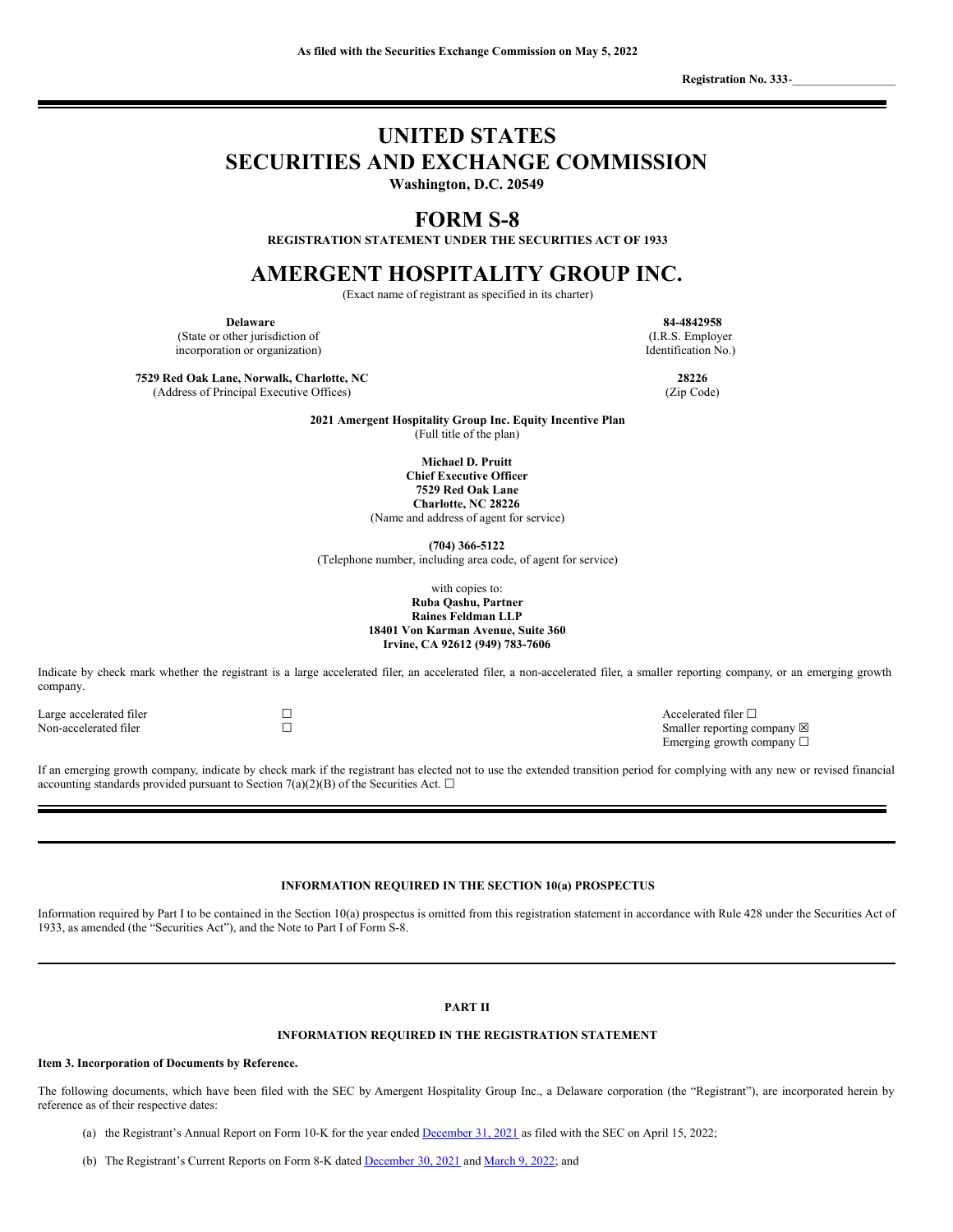(c) the description of the Registrant's common stock set forth in Item 11 of Registrant's Form 10 under the heading "Description of Registrant's Securities to be Registered" filed [April](https://www.sec.gov/Archives/edgar/data/1805024/000149315220006106/form10-12g.htm) 9, [2020](https://www.sec.gov/Archives/edgar/data/1805024/000149315220011618/form10-12ga.htm) and amended June 3, [2020,](https://www.sec.gov/Archives/edgar/data/1805024/000149315220012467/form10-12ga.htm) June 23, 2020 and July 2, 2020, including any amendment or report filed for the purpose of updating such description.

All documents subsequently filed by the Registrant pursuant to Sections 13(a), 13(c), 14 and 15(d) of the Exchange Act prior to the filing of a post-effective amendment to this Registration Statement which indicates that all securities offered hereby have been sold or which deregisters all securities then remaining unsold, shall be deemed to be incorporated by reference into this Registration Statement and to be part hereof from the respective filing dates of such documents.

Any statement contained herein or in a document incorporated or deemed to be incorporated by reference herein shall be deemed to be modified or superseded for purposes of this Registration Statement to the extent that a statement contained herein or in any other subsequently filed document which also is or is deemed to be incorporated by reference herein modifies or supersedes such earlier statement. Any statement so modified or superseded shall not be deemed, except as so modified or superseded, to constitute a part of this Registration Statement.

Under no circumstances will any information furnished under current Items 2.02 or 7.01 of Form8-K be deemed incorporated herein by reference unless such Form8-K expressly provides to the contrary.

#### **Item 4. Description of Securities.**

Not applicable.

#### **Item 5. Interests of Named Experts and Counsel.**

None.

## **Item 6. Indemnification of Directors and Officers.**

We are subject to the laws of Delaware on corporate matters, including their indemnification provisions. Section 102 of the General Corporation Law of Delaware (the "DGCL") permits a corporation to eliminate the personal liability of directors of a corporation to the corporation or its stockholders for monetary damages for a breach of fiduciary duty as a director, except where the director breached his duty of loyalty, failed to act in good faith, engaged in intentional misconduct or knowingly violated a law, authorized the payment of a dividend or approved a stock repurchase in violation of Delaware corporate law or obtained an improper personal benefit.

Section 145 of the DGCL provides that a corporation has the power to indemnify a director, officer, employee, or agent of the corporation, or a person serving at the request of the corporation for another corporation, partnership, joint venture, trust or other enterprise in related capacities against expenses, including attorneys' fees, judgments, fines and amounts paid in settlement actually and reasonably incurred by the person in connection with an action, suit or proceeding to which he was or is a party or is threatened to be made a party to any threatened, ending or completed action, suit or proceeding by reason of such position, if such person acted in good faith and in a manner he reasonably believed to be in or not opposed to the best interests of the corporation, and, in any criminal action or proceeding, had no reasonable cause to believe his conduct was unlawful, except that, in the case of actions brought by or in the right of the corporation, no indemnification shall be made with respect to any claim, issue or matter as to which such person shall have been adjudged to be liable to the corporation unless and only to the extent that the Court of Chancery or other adjudicating court determines that, despite the adjudication of liability but in view of all of the circumstances of the case, such person is fairly and reasonably entitled to indemnity for such expenses which the Court of Chancery or such other court shall deem proper. The statute provides that indemnification pursuant to these provisions is not exclusive of other rights of indemnification to which a person may be entitled under any bylaw, agreement, vote of stockholders or disinterested directors or otherwise.

Our certificate of incorporation provides that the liability of directors for monetary damages shall be eliminated to the fullest extent permissible under Delaware law and the corporation is authorized to indemnify its agents to the fullest extent permissible under Delaware law.

Under our bylaws, any person who was or is made a party or is threatened to be made a party to or is in any way involved in any threatened, pending or completed action suit or proceeding, whether civil, criminal, administrative or investigative, including any appeal therefrom, by reason of the fact that he is or was a director or officer of ours or was serving at our request as a director or officer of another entity or enterprise (including any subsidiary), may be indemnified and held harmless by us, and we may advance all expenses incurred by such person in defense of any such proceeding prior to its final determination, if this person acted in good faith and in a manner reasonably believed to be in and not opposed to our best interest, and, with respect to any criminal action or proceeding, the indemnified party had no reason to believe his or her conduct was unlawful. The indemnification provided in our bylaws is not exclusive of any other rights to which those seeking indemnification may otherwise be entitled.

We have obtained a general liability insurance policy that covers certain liabilities of directors and officers of our corporation arising out of claims based on acts or omissions in their capacities as directors or officers and enter into indemnification agreements with our directors and officers.

We have entered into indemnification agreements with each of our directors and our executive officers. These agreements provide that we will indemnify each of our directors and executive officers to the fullest extent permitted by Delaware law. We will advance expenses, including attorneys' fees, judgments, fines and settlement amounts, to each indemnified director and executive officer in connection with any proceeding in which indemnification is available, and we will indemnify our directors and officers for any action or proceeding arising out of that person's services as an officer or director brought on behalf of the Company or in furtherance of our rights.

#### **Item 7. Exemption from Registration Claimed.**

Not applicable.

# **Item 8. Exhibits.**

See Exhibit Index immediately following the signature page.

#### **Item 9. Undertakings.**

(a) The undersigned Registrant hereby undertakes:

(1) To file, during any period in which offers or sales are being made, a post-effective amendment to this registration statement:

(i) To include any prospectus required by Section  $10(a)(3)$  of the Securities Act;

(ii) To reflect in the prospectus any facts or events arising after the effective date of the registration statement (or the most recent post-effective amendment thereof) which, individually or in the aggregate, represent a fundamental change in the information set forth in the registration statement. Notwithstanding the foregoing, any increase or decrease in volume of securities offered (if the total dollar value of securities offered would not exceed that which was registered) and any deviation from the low or high end of the estimated maximum offering range may be reflected in the form of prospectus filed with the Commission pursuant to Rule 424(b) if, in the aggregate, the changes in volume and price represent no more than 20 percent change in the maximum aggregate offering price set forth in the "Calculation of Registration Fee" table in the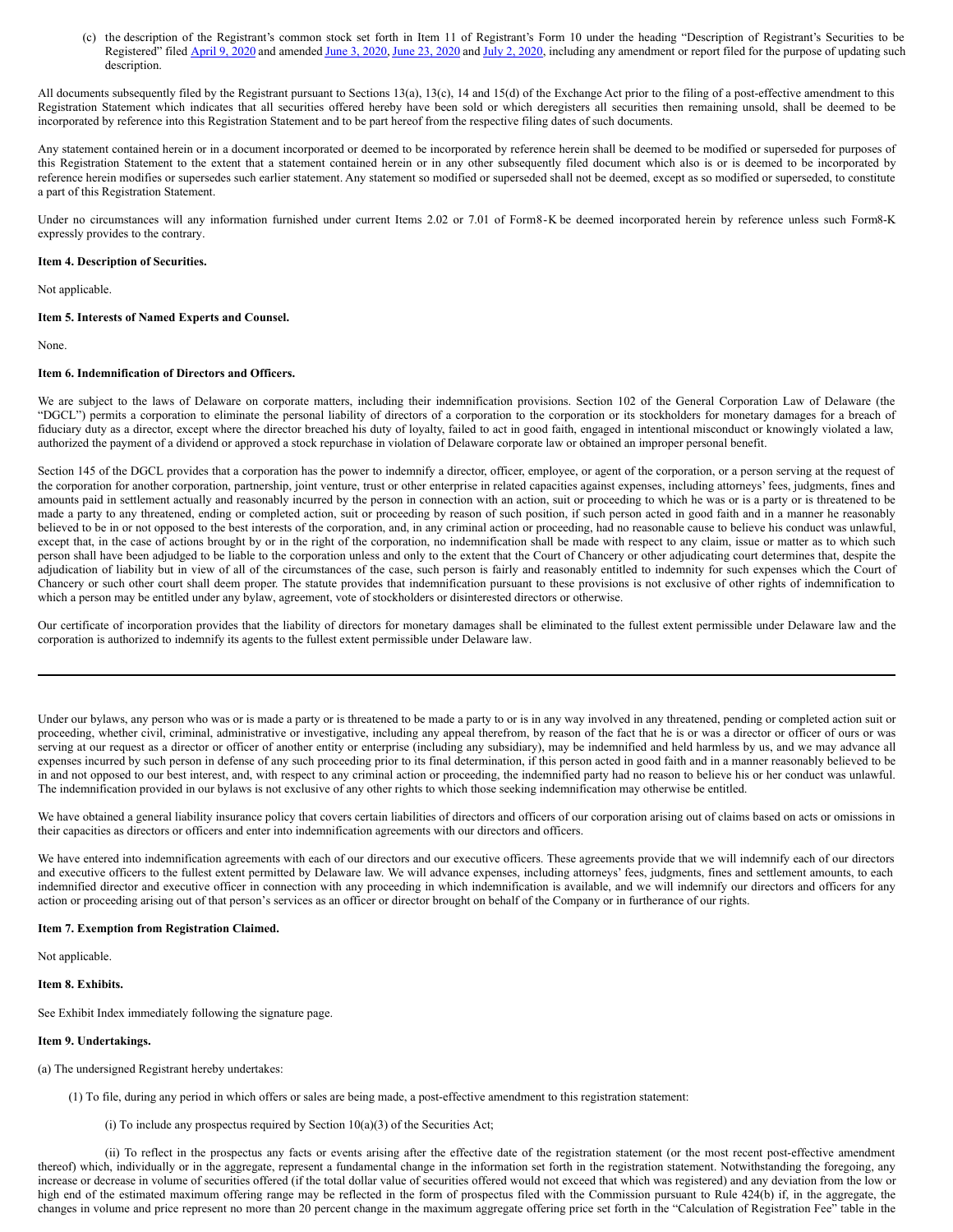#### effective registration statement;

(iii) To include any material information with respect to the plan of distribution not previously disclosed in the registration statement or any material change to such information in the registration statement;

*Provided, however*, that paragraphs (a)(1)(i) and (a)(1)(ii) of this section do not apply if the information required to be included in a post-effective amendment by those paragraphs is contained in reports filed with or furnished to the Commission by the Registrant pursuant to Section 13 or Section 15(d) of the Exchange Act (15 U.S.C. 78m or 78o(d)) that are incorporated by reference in the registration statement.

(2) That, for the purpose of determining any liability under the Securities Act, each such post-effective amendment shall be deemed to be a new registration statement relating to the securities offered therein, and the offering of such securities at that time shall be deemed to be the initial bona fide offering thereof.

(3) To remove from registration by means of a post-effective amendment any of the securities being registered which remain unsold at the termination of the offering.

(b) The undersigned Registrant hereby undertakes that, for purposes of determining any liability under the Securities Act, each filing of the Registrant's annual report pursuant to Section 13(a) or Section 15(d) of the Exchange Act (and, where applicable, each filing of an employee benefit plan's annual report pursuant to Section 15(d) of the Exchange Act) that is incorporated by reference in the registration statement shall be deemed to be a new registration statement relating to the securities offered therein, and the offering of such securities at that time shall be deemed to be the initial bona fide offering thereof.

(c) Insofar as indemnification for liabilities arising under the Securities Act may be permitted to directors, officers and controlling persons of the Registrant pursuant to the foregoing provisions, or otherwise, the Registrant has been advised that in the opinion of the Commission such indemnification is against public policy as expressed in the Securities Act and is, therefore, unenforceable. In the event that a claim for indemnification against such liabilities (other than the payment by the Registrant of expenses incurred or paid by a director, officer or controlling person of the Registrant in the successful defense of any action, suit or proceeding) is asserted by such director, officer or controlling person in connection with the securities being registered, the Registrant will, unless in the opinion of its counsel the matter has been settled by controlling precedent, submit to a court of appropriate jurisdiction the question whether such indemnification by it is against public policy as expressed in the Securities Act and will be governed by the final adjudication of such issue.

# **SIGNATURES**

In accordance with the requirements of the Securities Act of 1933, the Registrant certifies that it has reasonable grounds to believe that it meets all of the requirements of filing this Registration Statement on Form S-8 and authorized this Registration Statement to be signed on its behalf by the undersigned, in Charlotte, North Carolina on May 5, 2022.

## **AMERGENT HOSPITALITY GROUP INC.**

*/s/ Michael D. Pruitt* Michael D. Pruitt Chief Executive Officer

**KNOW ALL MEN BY THESE PRESENTS**, that each of the undersigned officers and directors of Amergent Hospitality Group Inc. hereby constitutes and appoints Michael D. Pruitt, his attorney-in-fact and agent, with full power of substitution and resubstitution for him in any and all capacities, to sign any or all amendments or post-effective amendments to this Registration Statement, and to file the same, with exhibits thereto and other documents in connection therewith or in connection with the registration of the shares of common stock under the Securities Act of 1933, as amended, with the Securities and Exchange Commission, granting unto such attorney-in-fact and agent full power and authority to do and perform each and every act and thing requisite and necessary in connection with such matters as fully to all intents and purposes as he might or could do in person, hereby ratifying and confirming all that such attorney-in-fact and agent or her substitute may do or cause to be done by virtue hereof.

Pursuant to the requirements of the Securities Act of 1933, this Registration Statement has been signed by the following persons in the capacities and on the date indicated.

| Signature                                      | Title                                                              | Date        |  |  |  |
|------------------------------------------------|--------------------------------------------------------------------|-------------|--|--|--|
| /s/ Michael D. Pruitt<br>Michael D. Pruitt     | Chief Executive Officer<br>(Principal Executive Officer), Chairman | May 5, 2022 |  |  |  |
| /s/ Steven J. Hoelscher<br>Steven J. Hoelscher | Chief Financial Officer<br>(Principal Financial Officer)           | May 5, 2022 |  |  |  |
| /s/ Frederick L. Glick<br>Frederick L. Glick   | Director                                                           | May 5, 2022 |  |  |  |
| /s/ Neil G. Kiefer<br>Neil G. Kiefer           | Director                                                           | May 5, 2022 |  |  |  |
| /s/ Keith J. Johnson<br>Keith J. Johnson       | Director                                                           | May 5, 2022 |  |  |  |

## **EXHIBIT INDEX**

**Number Exhibit Description**

**Exhibit**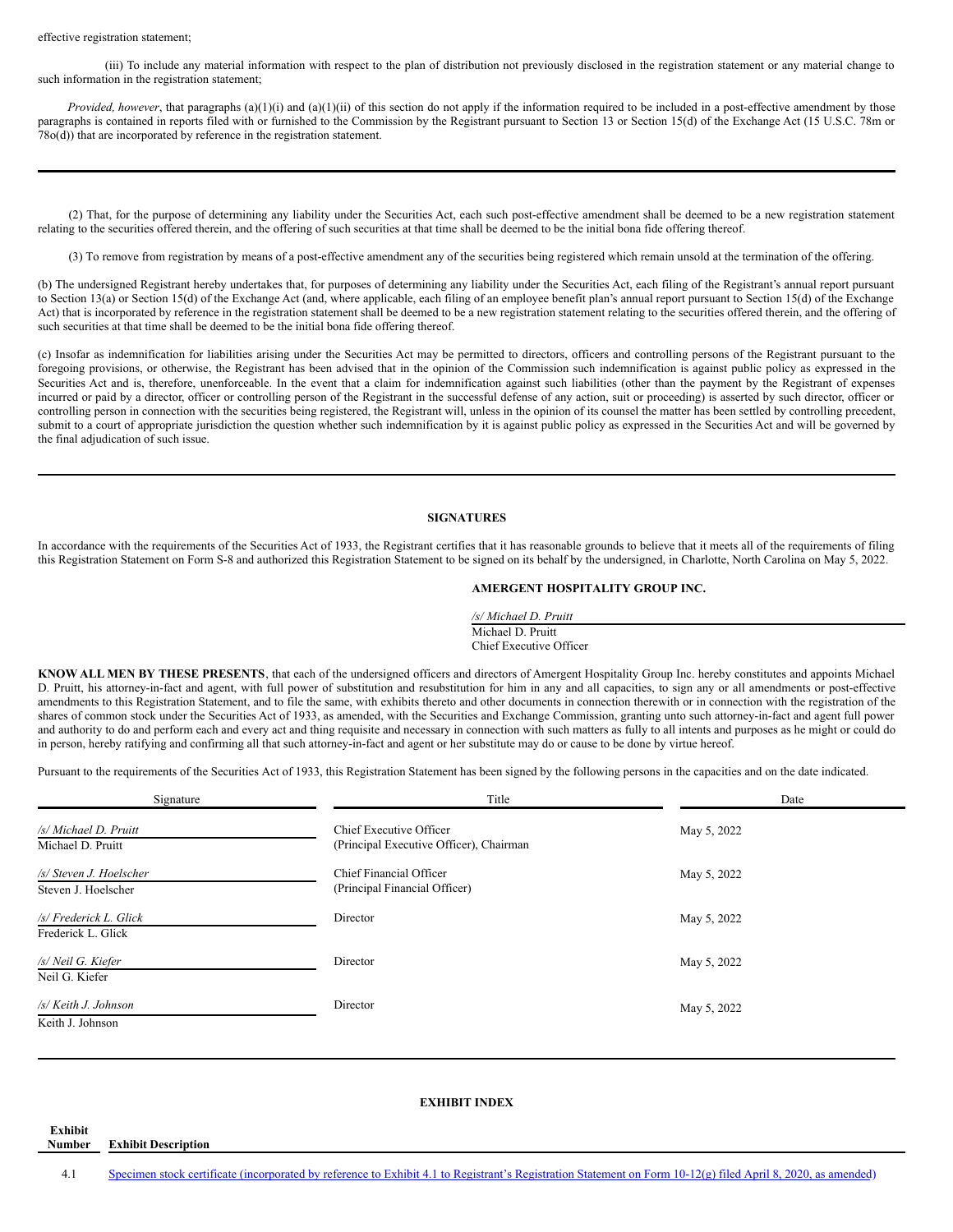- 4.2 Certificate of [Incorporation](https://www.sec.gov/Archives/edgar/data/1805024/000149315220006106/ex3-1.htm) of Registrant filed February 18, 2020 with the Delaware Secretary of State (incorporated by reference to Exhibit 3.1 to Registrant's Registration Statement on Form 10-12(g) filed April 8, 2020, as amended)
- 4.3 Bylaws of Registrant [\(incorporated](https://www.sec.gov/Archives/edgar/data/1805024/000149315220010456/ex3-3.htm) by reference to Exhibit 3.2 to Registrant's Registration Statement on Form 10-12(g) filed April 8, 2020, as amended)
- 4.4 2021 Amergent [Hospitality](#page-6-0) Group Inc. Equity Incentive Plan, filed herewith
- 5.1 Consent of Raines [Feldman](#page-10-0) LLP, filed herewith
- 23.1 [Consent](#page-11-0) of Cherry Bekaert LLP, filed herewith
- 23.2 Consent of Raines [Feldman](#page-10-0) LLP (filed as part of Exhibit 5.1)
- 107 [Calculation](#page-12-0) of Filing Fee Tables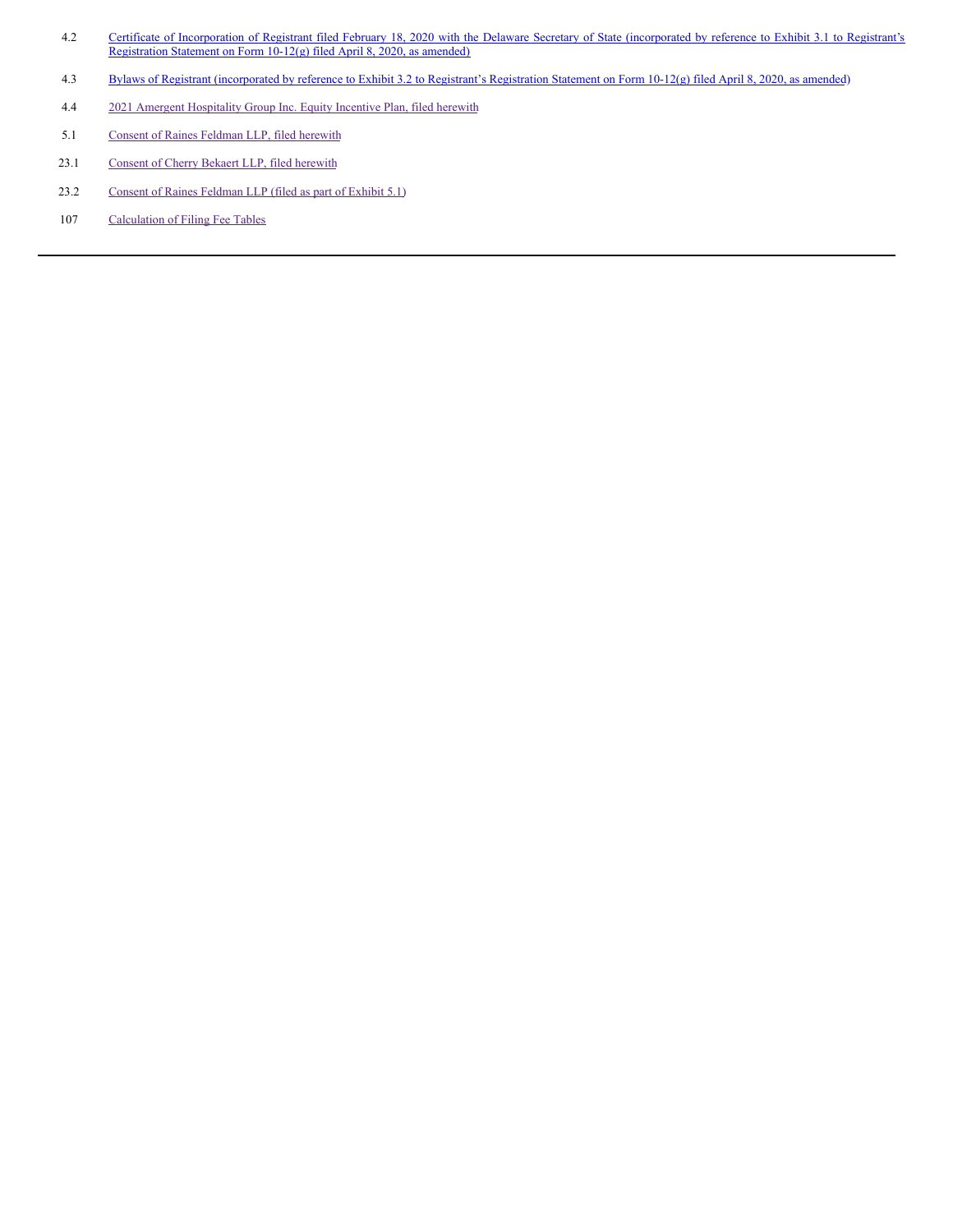#### **Amergent Hospitality Group Inc. 2021 Equity Incentive Plan**

#### 1. Purpose of the Plan

This Plan is intended to promote the interests of the Company (as defined below) and its shareholders by providing employees non-employee directors, consultants, and other selected service providers of the Company, who are largely responsible for the management, growth, and protection of the business of the Company, with incentives and rewards to encourage them to continue in the service of the Company.

#### 2. Definitions

As used in the Plan or in any instrument governing the terms of any award granted under the Plan, the following definitions apply to the terms indicated below:

(a) "Award Agreement" means a written agreement, in a form determined by the Committee from time to time, entered into by each Participant and the Company, evidencing the grant of a Stock Incentive Award under the Plan.

(b) "Board of Directors" means the Board of Directors of Amergent Hospitality Group Inc., a Delaware corporation.

(c) "Change in Control" means (i) any one person, or more than one person acting as a group (as defined under Treasury Regulation § 1.409A-3(i)(5)(v)(B)) acquires ownership of stock of the Company that, together with stock held by such person or group, constitutes more than fifty percent of the total fair market value or total Voting Power of the stock of the Company; or (ii) any one person, or more than one person acting as a group (as defined under Treasury Regulation § 1.409A-3(i)(5)(v) (B)) acquires (or has acquired during the twelve-month period ending on the date of the most recent acquisition by such person or persons) ownership of stock of the Company possessing thirty percent or more of the total Voting Power of the stock of the Company; or (iii) a majority of members of the Board of Directors is replaced during any twelve-month period by directors whose appointment or election is not endorsed by a majority of the members of the Board of Directors before the date of each appointment or election; or (iv) any one person, or more than one person acting as a group (as defined in Treasury Regulation § 1.409A-3(i)(5)(v)(B)) acquires (or has acquired during the twelve-month period ending on the date of the most recent acquisition by such person or persons) assets from the Company that have a total gross fair market value equal to or more than forty percent of the total gross fair market value of all of the assets of the Company immediately before such acquisition or acquisitions. For purposes of subsection (iv), gross fair market value means the value of the assets of the Company, or the value of the assets being disposed of, determined without regard to any liabilities associated with such assets. The foregoing subsections (i) through (iv) shall be interpreted in a manner that is consistent with the Treasury Regulations promulgated pursuant to section 409A of the Code so that all, and only, such transactions or events that could qualify as a "change-in-control event" within the meaning of Treasury Regulation §1.409A-3(i)(5)(i) will be deemed to be a Change in Control for purposes of this Plan.

(d) "Code" means the Internal Revenue Code of 1986, as amended from time to time, and all regulations, interpretations, and administrative guidance issued thereunder.

(e) "Committee" means the Compensation Committee of the Board of Directors or such other committee as the Board of Directors shall appoint from time to time to administer the Plan and to otherwise exercise and perform the authority and functions assigned to the Committee under the terms of the Plan.

(f) "Common Stock" means Amergent Hospitality Group Inc. common stock, \$0.0001 par value per share, or any other security into which the common stock shall be changed pursuant to the adjustment provisions of Section 9. of the Plan.

(g) "Company" means Amergent Hospitality Group Inc., a Delaware corporation (and any successor thereto).

(h) "Effective Date" means November 26, 2021.

(i) "Employment" means the period during which an individual is classified or treated by the Company as an employee, non-employee director, consultant, or other service provider of the Company, as applicable.

(j) "Exchange Act" means the Securities Exchange Act of 1934, as amended.

(k) "Fair Market Value" means, with respect to a share of Common Stock, as of the applicable date of determination or if the market is not open for trading on such date, the immediately preceding day on which the market is open for trading, the closing price as reported on the date of determination on the principal securities exchange on which shares of Common Stock are then listed or admitted to trading (or if shares of Common Stock are then principally traded on a national securities exchange, in the reported "composite transactions" for such exchange). In the event that the price of a share of Common Stock shall not be so reported, the Fair Market Value of a share of Common Stock shall be determined by the Committee in its sole discretion.

(l) "Option" means a stock option to purchase shares of Common Stock granted to a Participant pursuant to

Section 6.

(m) "Other Stock-Based Award" means an award granted to a Participant pursuant to Section 7.

(n) "Participant" means an employee, consultant or director of the Company who is eligible to participate in the Plan and to whom one or more Stock Incentive Awards have been granted pursuant to the Plan and have not been fully settled or cancelled and, following the death of any such Person, his successors, heirs, executors, and administrators, as the case may be.

(o) "Person" means a "person" as such term is used in section 13(d) and 14(d) of the Exchange Act, including any "group" within the meaning of section 13(d)(3) under the Exchange Act.

(p) "Plan" means the 2021 Amergent Hospitality Group Inc. Equity Incentive Plan, as it may be amended from time to time.

(q) "Securities Act" means the Securities Act of 1933, as amended.

(r) "Stock Incentive Award" means an Option or Other Stock-Based Award granted pursuant to the terms of the Plan.

(s) "Voting Power" means the number of votes available to be cast (determined by reference to the maximum number of votes entitled to be cast by the holders of Voting Securities, or by the holders of any Voting Securities for which other Voting Securities may be convertible, exercisable, or exchangeable, upon any matter submitted to shareholders where the holders of all Voting Securities vote together as a single class) by the holders of Voting Securities.

(t) "Voting Securities" means any securities or other ownership interests of an entity entitled, or which may be entitled, to matters submitted to Persons holding such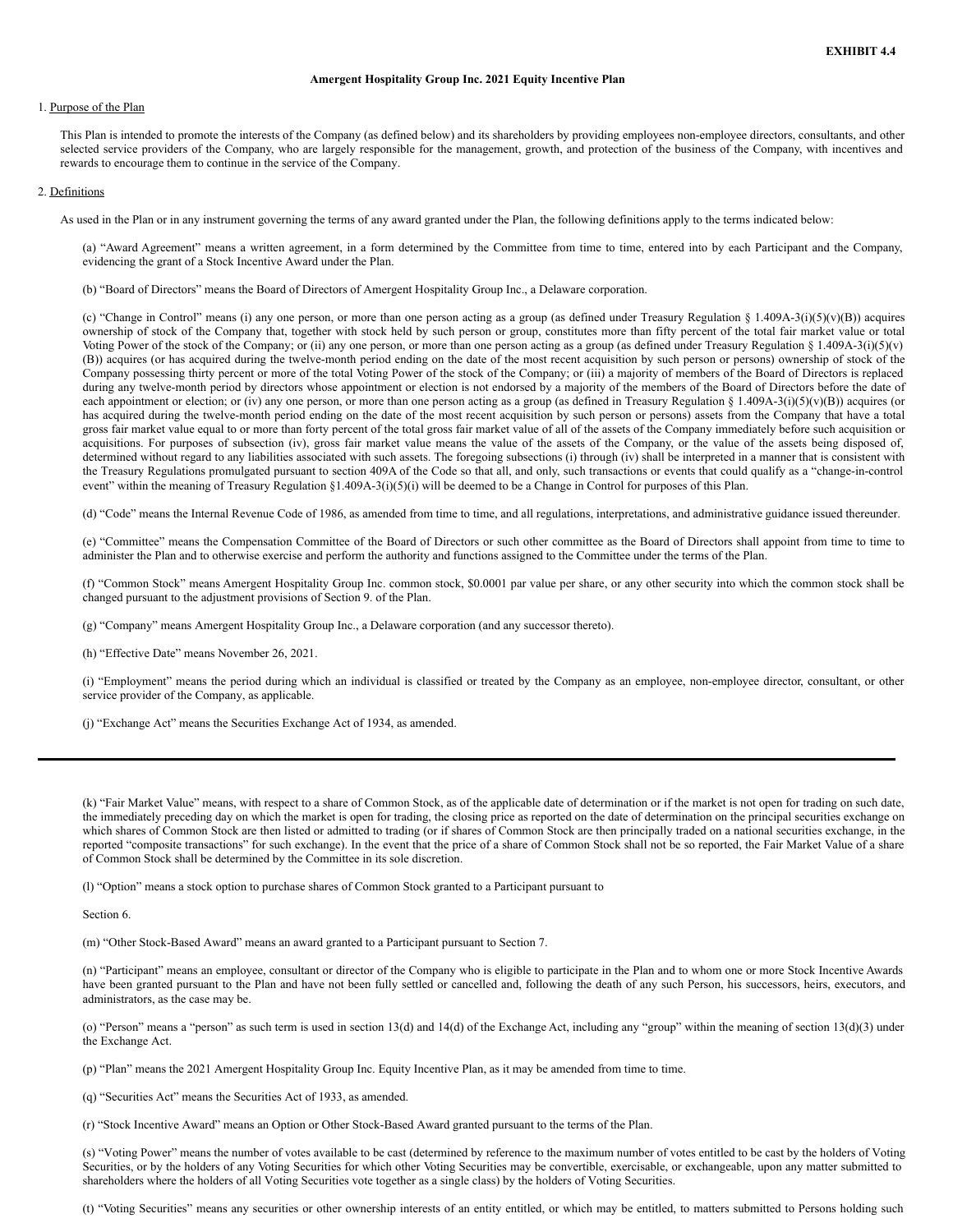securities or other ownership interests in such entity generally (whether or not entitled to vote in the general election of directors), or securities or other ownership interests which are convertible into, or exercisable in exchange for, such Voting Securities, whether or not subject to the passage of time or any contingency.

# 3. Stock Subject to the Plan

#### (a) Stock Subject to the Plan

The maximum number of shares of Common Stock that may be covered by Stock Incentive Awards granted under the Plan shall not exceed 2,000,000 shares of Common Stock in the aggregate. Out of such aggregate, the maximum number of shares of Common Stock that may be covered by Options that are designated as "incentive stock options" within the meaning of section 422 of the Code shall not exceed 2,000,0000 shares of Common Stock. The maximum number of shares referred to in the preceding sentences of this Section 3.(a) shall in each case be subject to adjustment as provided in Section 9. and the following provisions of this Section 3. Of the shares described, one hundred percent may be delivered in connection with "full-value Awards," meaning Stock Incentive Awards other than Options or stock appreciation rights. Any shares granted under Options or stock appreciation rights shall be counted against the share limit on a one-for-one basis and any shares granted as full-value Stock Incentive Awards shall be counted against the share limit on a one-for-one basis. Shares of Common Stock issued under the Plan may be authorized and unissued shares, treasury shares, shares purchased by the Company in the open market, or any combination of the preceding categories as the Committee determines in its sole discretion.

| ł |
|---|
|   |
|   |

For purposes of the preceding paragraph, shares of Common Stock covered by Stock Incentive Awards shall only be counted as used to the extent they are actually issued and delivered to a Participant (or such Participant's permitted transferees as described in the Plan) pursuant to the Plan; provided, however, that if a Stock Incentive Award is settled for cash or if shares of Common Stock are withheld to pay the exercise price of an Option or to satisfy any tax withholding requirement in connection with a Stock Incentive Award, the shares issued (if any) in connection with such settlement, the shares in respect of which the Stock Incentive Award was cash-settled, and the shares withheld, will be deemed delivered for purposes of determining the number of shares of Common Stock that are available for delivery under the Plan. In addition, if shares of Common Stock are issued subject to conditions which may result in the forfeiture, cancellation, or return of such shares to the Company, any portion of the shares forfeited, cancelled or returned shall be treated as not issued pursuant to the Plan. In addition, if shares of Common Stock owned by a Participant (or such Participant's permitted transferees as described in the Plan) are tendered (either actually or through attestation) to the Company in payment of any obligation in connection with a Stock Incentive Award, the number of shares tendered shall be added to the number of shares of Common Stock that are available for delivery under the Plan.

Shares of Common Stock covered by Stock Incentive Awards granted pursuant to the Plan in connection with the assumption, replacement, conversion, or adjustment of outstanding equity-based awards in the context of a corporate acquisition or merger (within the meaning of Nasdaq Listing Rule 5635) shall not count as used under the Plan for purposes of this Section 3.

#### (b) Individual Award Limits

Subject to adjustment as provided in Section 8., the maximum number of shares of Common Stock that may be covered by Stock Incentive Awards granted under the Plan to any Participant in any calendar year shall not exceed 2,000,000 shares.

#### (c) Non-Employee Director Limits

Subject to adjustment as provided in Section 8., the maximum number of shares of Common Stock that may be covered by Stock Incentive Awards granted under the Plan to any non-employee director in any calendar year shall not exceed 500,000 shares.

#### 4. Administration of the Plan

The Plan shall be administered by a Committee of the Board of Directors consisting of two or more persons, each of whom qualifies as a "non-employee director" (within the meaning of Rule 16b-3 promulgated under section 16 of the Exchange Act) and as "independent" as required by Nasdaq or any security exchange on which the Common Stock is listed, in each case if and to the extent required by applicable law or necessary to meet the requirements of such rule, section or listing requirement at the time of determination. The Committee shall, consistent with the terms of the Plan, from time to time designate those individuals who shall be granted Stock Incentive Awards under the Plan and the amount, type, and other terms and conditions of such Stock Incentive Awards. All of the powers and responsibilities of the Committee under the Plan may be delegated by the Committee, in writing, to any subcommittee thereof, in which case the acts of such subcommittee shall be deemed to be acts of the Committee hereunder. The Committee may also from time to time authorize a subcommittee consisting of one or more members of the Board of Directors (including members who are employees of the Company) or employees of the Company to grant Stock Incentive Awards to persons who are not "executive officers" of the Company (within the meaning of Rule 16a-1 under the Exchange Act), subject to such restrictions and limitations as the Committee may specify and to the requirements of section 157 of the Delaware General Corporation Law.

| ۰,<br>I |
|---------|
| ÷       |

The Committee shall have full discretionary authority to administer the Plan, including discretionary authority to interpret and construe any and all provisions of the Plan and any Award Agreement thereunder, and to adopt, amend, and rescind from time to time such rules and regulations for the administration of the Plan, including rules and regulations related to sub-plans established for the purpose of satisfying applicable foreign laws and/or qualifying for preferred tax treatment under applicable foreign tax laws, as the Committee may deem necessary or appropriate. Decisions of the Committee shall be final, binding, and conclusive on all parties. For the avoidance of doubt, the Committee may exercise all discretion granted to it under the Plan in a non-uniform manner among Participants.

The Committee may delegate the administration of the Plan to one or more officers or employees of the Company, and such administrator(s) may have the authority to execute and distribute Award Agreements, to maintain records relating to Stock Incentive Awards, to process or oversee the issuance of Common Stock under Stock Incentive Awards, to interpret and administer the terms of Stock Incentive Awards, and to take such other actions as may be necessary or appropriate for the administration of the Plan and of Stock Incentive Awards under the Plan, provided that in no case shall any such administrator be authorized (i) to grant Stock Incentive Awards under the Plan (except in connection with any delegation made by the Committee pursuant to the first paragraph of this Section 4.), (ii) to take any action inconsistent with section 409A of the Code, or (iii) to take any action inconsistent with applicable provisions of the Delaware General Corporation Law. Any action by any such administrator within the scope of its delegation shall be deemed for all purposes to have been taken by the Committee and, except as otherwise specifically provided, references in this Plan to the Committee shall include any such administrator. The Committee and, to the extent it so provides, any subcommittee, shall have sole authority to determine whether to review any actions and/or interpretations of any such administrator, and if the Committee shall decide to conduct such a review, any such actions and/or interpretations of any such administrator shall be subject to approval, disapproval, or modification by the Committee.

On or after the date of grant of an Incentive Award under the Plan, the Committee may (i) accelerate the date on which any such Incentive Award becomes vested, exercisable or transferable, as the case may be, (ii) extend the term of any such Incentive Award, including, without limitation, extending the period following a termination of a Participant's Employment during which any such Incentive Award may remain outstanding, (iii) waive any conditions to the vesting, exercisability or transferability, as the case may be, of any such Incentive Award or (iv) provide for the payment of dividends or dividend equivalents with respect to any such Incentive Award; provided, that the Committee shall not have any such authority to the extent that the grant of such authority would cause any tax to become due under Section 409A of the Code.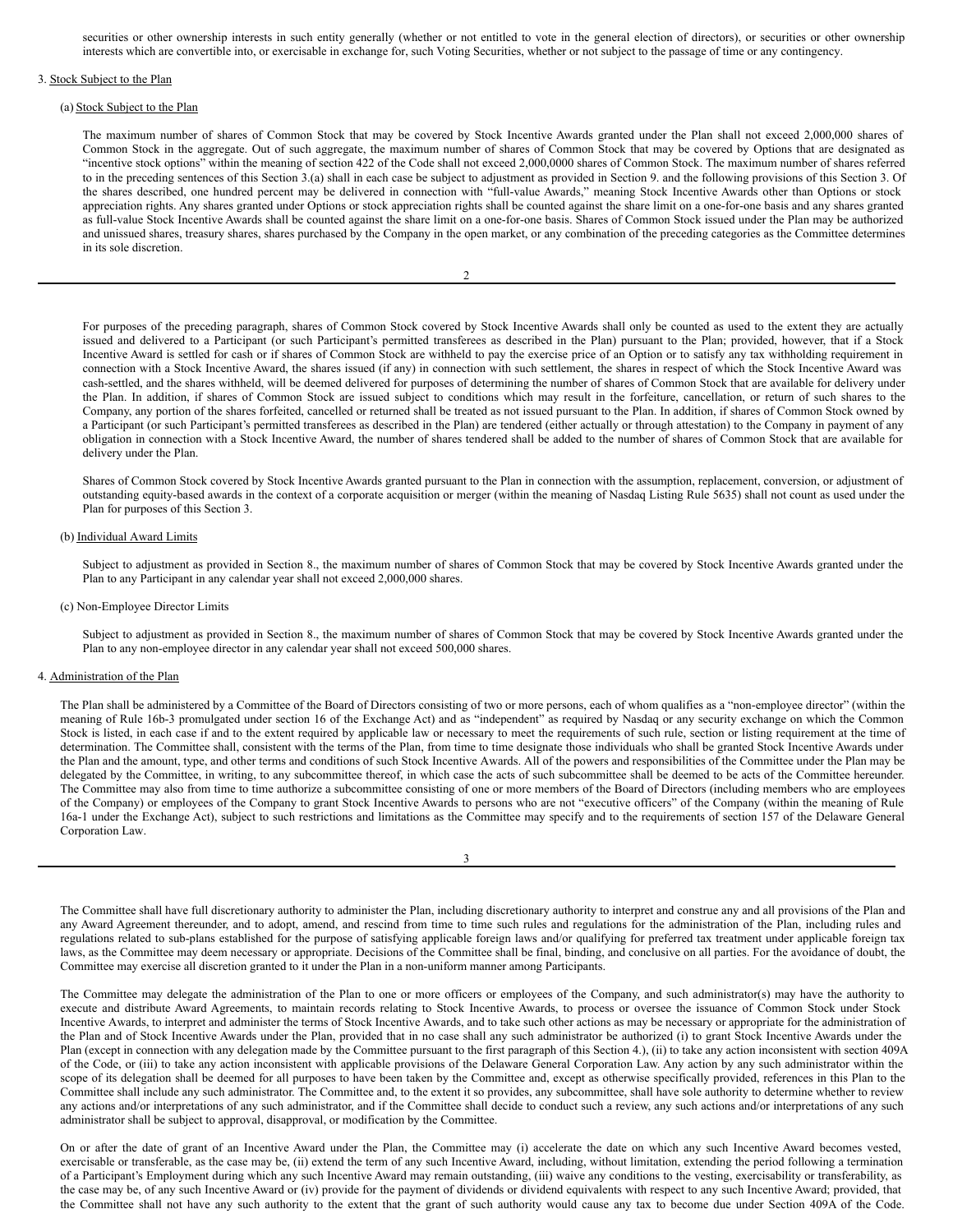<span id="page-6-0"></span>Notwithstanding anything herein to the contrary, the Company shall not reprice any stock option (within the meaning of Nasdaq Listing Rule 5635(c) and any other formal or informal guidance issued by Nasdaq) without the approval of the shareholders of the Company, nor shall the Company purchase any underwater options for cash. No member of the Committee shall be liable for any action, omission, or determination relating to the Plan, and the Company shall indemnify and hold harmless each member of the Committee and each other director or employee of the Company to whom any duty or power relating to the administration or interpretation of the Plan has been delegated, against any cost or expense (including counsel fees) or liability (including any sum paid in settlement of a claim with the approval of the Committee) arising out of any action, omission, or determination relating to the Plan, unless, in either case, such action, omission, or determination was taken or made by such member, director, or employee in bad faith and without reasonable belief that it was in the best interests of the Company.

#### 5. Eligibility

The Persons who shall be eligible to receive Stock Incentive Awards pursuant to the Plan shall be those employees non-employee directors, consultants and other selected service providers of the Company whom the Committee shall select from time to time, including officers of the Company, whether or not they are directors. Each Stock Incentive Award granted under the Plan shall be evidenced by an Award Agreement.

#### 6. Options

The Committee may from time to time grant Options on such terms as it shall determine, subject to the terms and conditions set forth in the Plan. The Award Agreement shall clearly identify such Option as either an "incentive stock option" within the meaning of section 422 of the Code or as a non-qualified stock option.

4

## (a) Exercise Price

The exercise price per share of Common Stock covered by any Option shall be not less than one hundred percent of the Fair Market Value of a share of Common Stock on the date on which such Option is granted, other than assumptions in accordance with a corporate acquisition or merger as described in Section 3.

# (b) Term and Exercise of Options

(1) Each Option shall become vested and exercisable on such date or dates, during such period and for such number of shares of Common Stock as shall be determined by the Committee on or after the date such Option is granted, subject to Approval as provided in Section 21.; provided, further that no Option shall be exercisable after the expiration of ten years from the date such Option is granted; and, provided, further, that each Option shall be subject to earlier termination, expiration, or cancellation as provided in the Plan or the Award Agreement.

(2) Each Option shall be exercisable in whole or in part;provided, however that no partial exercise of an Option shall be for an aggregate exercise price of less than \$1,000. The partial exercise of an Option shall not cause the expiration, termination, or cancellation of the remaining portion thereof.

(3) An Option shall be exercised by such methods and procedures as the Committee determines from time to time, including without limitation through net physical settlement or other method of cashless exercise.

#### (c) Special Rules for Incentive Stock Options

(1) The aggregate Fair Market Value of shares of Common Stock with respect to which "incentive stock options" (within the meaning of section 422 of the Code) are exercisable for the first time by a Participant during any calendar year under the Plan and any other stock option plan of the Company or any of its "subsidiaries" (within the meaning of section 424 of the Code) shall not exceed \$100,000. Such Fair Market Value shall be determined as of the date on which each such stock option is granted. In the event that the aggregate Fair Market Value of shares of Common Stock with respect to such incentive stock options exceeds \$100,000, then incentive stock options granted hereunder to such Participant shall, to the extent and in the order required by regulations promulgated under the Code (or any other authority having the force of regulations), automatically be deemed to be non-qualified stock options, but all other terms and provisions of such stock options shall remain unchanged. In the absence of such regulations (and authority), or in the event such regulations (or authority) require or permit a designation of the Options which shall cease to constitute incentive stock options, incentive stock options granted hereunder shall, to the extent of such excess and in the order in which they were granted, automatically be deemed to be non-qualified stock options, but all other terms and provisions of such stock options shall remain unchanged.

(2) Incentive stock options may only be granted to individuals who are employees of the Company. No incentive stock option may be granted to an individual if, at the time of the proposed grant, such individual owns stock possessing more than ten percent of the total combined Voting Power of all classes of stock of the Company or any of its "subsidiaries" (within the meaning of section 424 of the Code), unless (i) the exercise price of such incentive stock option is at least 110 percent of the Fair Market Value of a share of Common Stock at the time such incentive stock option is granted and (ii) such incentive stock option is not exercisable after the expiration of five years from the date such incentive stock option is granted.

#### 7. Other Stock-Based Awards

The Committee may from time to time grant equity-based or equity-related awards not otherwise described herein in such amounts and on such terms as it shall determine, subject to the terms and conditions set forth in the Plan, including Approval requirement set forth in Section 21. Without limiting the generality of the preceding sentence, each such Other Stock-Based Award may (i) involve the transfer of actual shares of Common Stock to Participants, either at the time of grant or thereafter, or payment in cash or otherwise of amounts based on the value of shares of Common Stock, (ii) be subject to performance-based and/or service-based conditions, (iii) be in the form of stock appreciation rights, phantom stock, restricted stock, restricted stock units, performance shares, deferred share units, or share-denominated performance units, and (iv) be designed to comply with applicable laws of jurisdictions other than the United States; provided, that each Other Stock-Based Award shall be denominated in, or shall have a value determined by reference to, a number of shares of Common Stock that is specified at the time of the grant of such Stock Incentive Award.

#### 8. Adjustment upon Certain Changes

Subject to any action by the shareholders of Company required by law, applicable tax rules or the rules of any exchange on which shares of common stock of Company are listed for trading:

## (a) Shares Available for Grants

In the event of any change in the number of shares of Common Stock outstanding by reason of any stock dividend or split, recapitalization, merger, consolidation, combination, or exchange of shares or similar corporate change, the maximum aggregate number or type of shares of Common Stock with respect to which the Committee may grant Stock Incentive Awards, the maximum number of shares of Common Stock that may be covered by Options that are designated as "incentive stock options" within the meaning of section 422 of the Code and the maximum aggregate number of shares of Common Stock with respect to which the Committee may grant Stock Incentive Awards to any individual Participant in any year and to any non-employee director shall be appropriately adjusted or substituted by the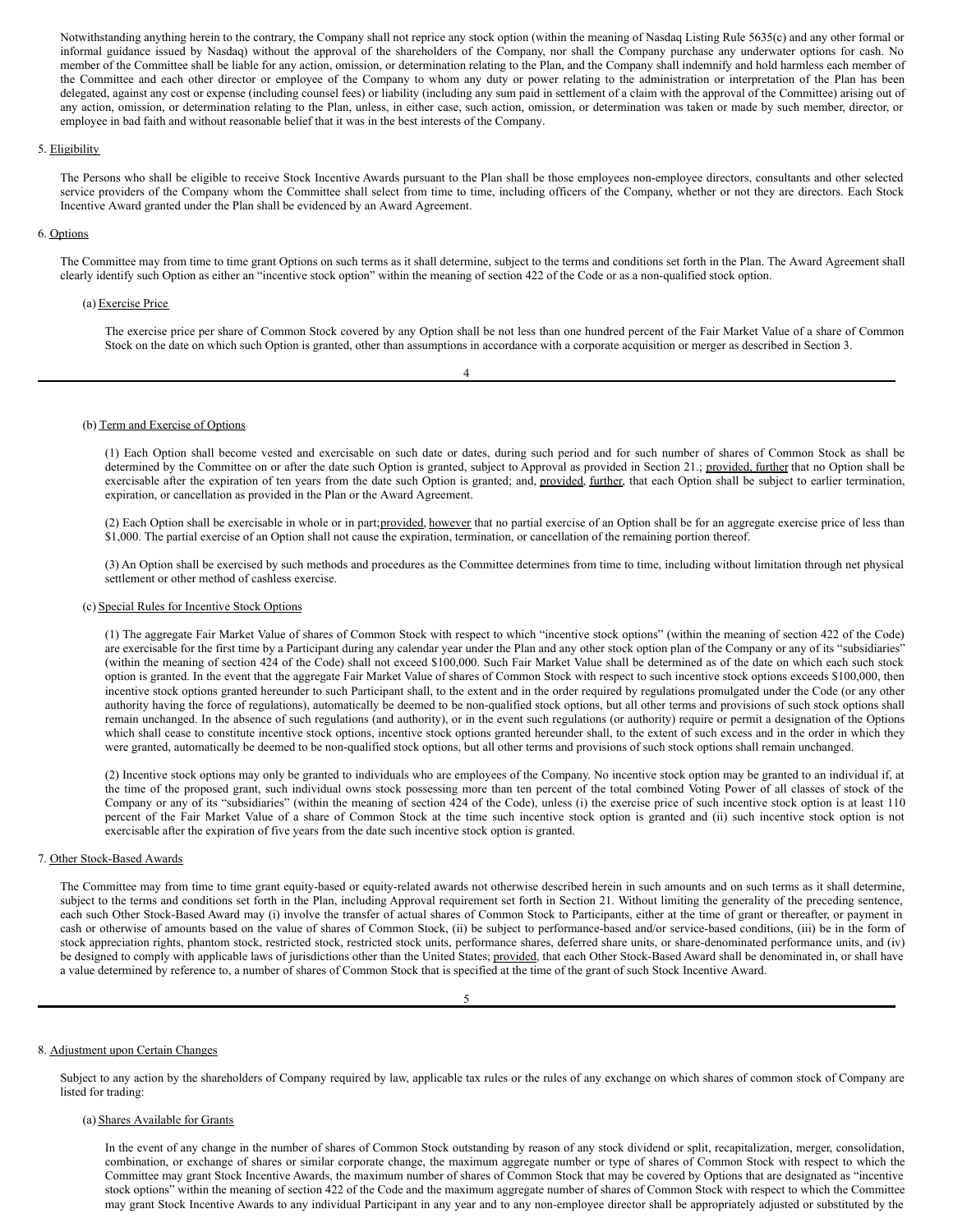Committee. In the event of any change in the type or number of shares of Common Stock of Company outstanding by reason of any other event or transaction, the Committee shall, to the extent deemed appropriate by the Committee, make such adjustments to the type or number of shares of Common Stock with respect to which Stock Incentive Awards may be granted.

# (b) Increase or Decrease in Issued Shares Without Consideration

In the event of any increase or decrease in the number of issued shares of Common Stock resulting from a subdivision or consolidation of shares of Common Stock or the payment of a stock dividend (but only on the shares of Common Stock), or any other increase or decrease in the number of such shares effected without receipt or payment of consideration by the Company, the Committee shall, to the extent deemed appropriate by the Committee, adjust the type or number of shares of Common Stock subject to each outstanding Stock Incentive Award and the exercise price per share of Common Stock of each such Stock Incentive Award.

#### (c) Certain Mergers and Other Transactions

In the event of any merger, consolidation, or similar transaction as a result of which the holders of shares of Common Stock receive consideration consisting exclusively of securities of the surviving corporation in such transaction, the Committee shall, to the extent deemed appropriate by the Committee, adjust each Stock Incentive Award outstanding on the date of such merger or consolidation so that it pertains and applies to the securities which a holder of the number of shares of Common Stock subject to such Stock Incentive Award would have received in such merger or consolidation.

In the event of (i) a dissolution or liquidation of Company, (ii) a sale of all or substantially all of the Company's assets (on a consolidated basis), (iii) a merger, consolidation, or similar transaction involving Company in which the holders of shares of Common Stock receive securities and/or other property, including cash, the Committee shall, to the extent deemed appropriate by the Committee, have the power to:

(i) cancel, effective immediately prior to the occurrence of such event, each Stock Incentive Award (whether or not then exercisable or vested), and, in full consideration of such cancellation, pay to the Participant to whom such Stock Incentive Award was granted an amount in cash, for each share of Common Stock subject to such Stock Incentive Award, equal to the value, as determined by the Committee, of such Stock Incentive Award, provided that with respect to any outstanding Option such value shall be equal to the excess of (A) the value, as determined by the Committee, of the property (including cash) received by the holder of a share of Common Stock as a result of such event over (B) the exercise price of such Option; or

(ii) provide for the exchange of each Stock Incentive Award (whether or not then exercisable or vested) for a Stock Incentive Award with respect to (A) some or all of the property which a holder of the number of shares of Common Stock subject to such Stock Incentive Award would have received in such transaction or (B) securities of the acquiror or surviving entity and, incident thereto, make an equitable adjustment as determined by the Committee in the exercise price of the Stock Incentive Award, or the number of shares or amount of property subject to the Stock Incentive Award or provide for a payment (in cash or other property) to the Participant to whom such Stock Incentive Award was granted in partial consideration for the exchange of the Stock Incentive Award.

| ٧<br>I<br>I<br>۰, |
|-------------------|
|-------------------|

#### (d) Other Changes

In the event of any change in the capitalization of Company, corporate change, corporate transaction or other event other than those specifically referred to in Sections 9(a), (b) or (c), the Committee shall, to the extent deemed appropriate by the Committee, make such adjustments in the number and class of shares subject to Stock Incentive Awards outstanding on the date on which such change occurs and in such other terms of such Stock Incentive Awards as the Committee deems appropriate.

#### (e) No Other Rights

Except as expressly provided in the Plan or any Award Agreement, no Participant shall have any rights by reason of any subdivision or consolidation of shares of stock of any class, the payment of any dividends or dividend equivalents, any increase or decrease in the number of shares of stock of any class or any dissolution, liquidation, merger, or consolidation of the Company or any other corporation. Except as expressly provided in the Plan, no issuance by the Company of shares of stock of any class, or securities convertible into shares of stock of any class, shall affect, and no adjustment by reason thereof shall be made with respect to, the number of shares or amount of other property subject to, or the terms related to, any Stock Incentive Award.

#### (f) Savings Clause

No provision of this Section 8. shall be given effect to the extent that such provision would cause any tax to become due under section 409A of the Code.

#### 9. Change in Control; Termination of Employment

#### (a) Change in Control

Unless otherwise provided in an Award Agreement, in the event of a Change in Control of the Company to the extent the successor company does not assume or substitute for a Stock Incentive Award (or in which the Company is the ultimate parent corporation and does not continue the Stock Incentive Award), then immediately prior to the Change in Control: (i) those Options and stock appreciation rights outstanding as of the date of the Change in Control that are not assumed or substituted for (or continued) shall immediately vest and become fully exercisable, and (ii) the restrictions, other limitations and other conditions applicable to any Other Stock-Based Awards or any other Awards that are not assumed or substituted for (or continued) shall lapse, and such Other Stock-Based Awards or such other Awards shall become free of all restrictions, limitations, and conditions and become fully vested and transferable to the full extent of the original grant.

#### (b) Termination of Employment

(1) Except as to any awards constituting stock rights subject to section 409A of the Code, termination of Employment shall mean a separation from service within the meaning of section 409A of the Code, unless the Participant is retained as a consultant pursuant to a written agreement and such agreement provides otherwise. Without limiting the generality of the foregoing, the Committee shall determine whether an authorized leave of absence, or absence in military or government service, shall constitute termination of Employment, provided that a Participant who is an employee will not be deemed to cease employment in the case of any leave of absence approved by the Company. Furthermore, no payment shall be made with respect to any Stock Incentive Awards under the Plan that are subject to section 409A of the Code as a result of any such authorized leave of absence or absence in military or government service unless such authorized leave or absence constitutes a separation from service for purposes of section 409A of the Code and the regulations promulgated thereunder.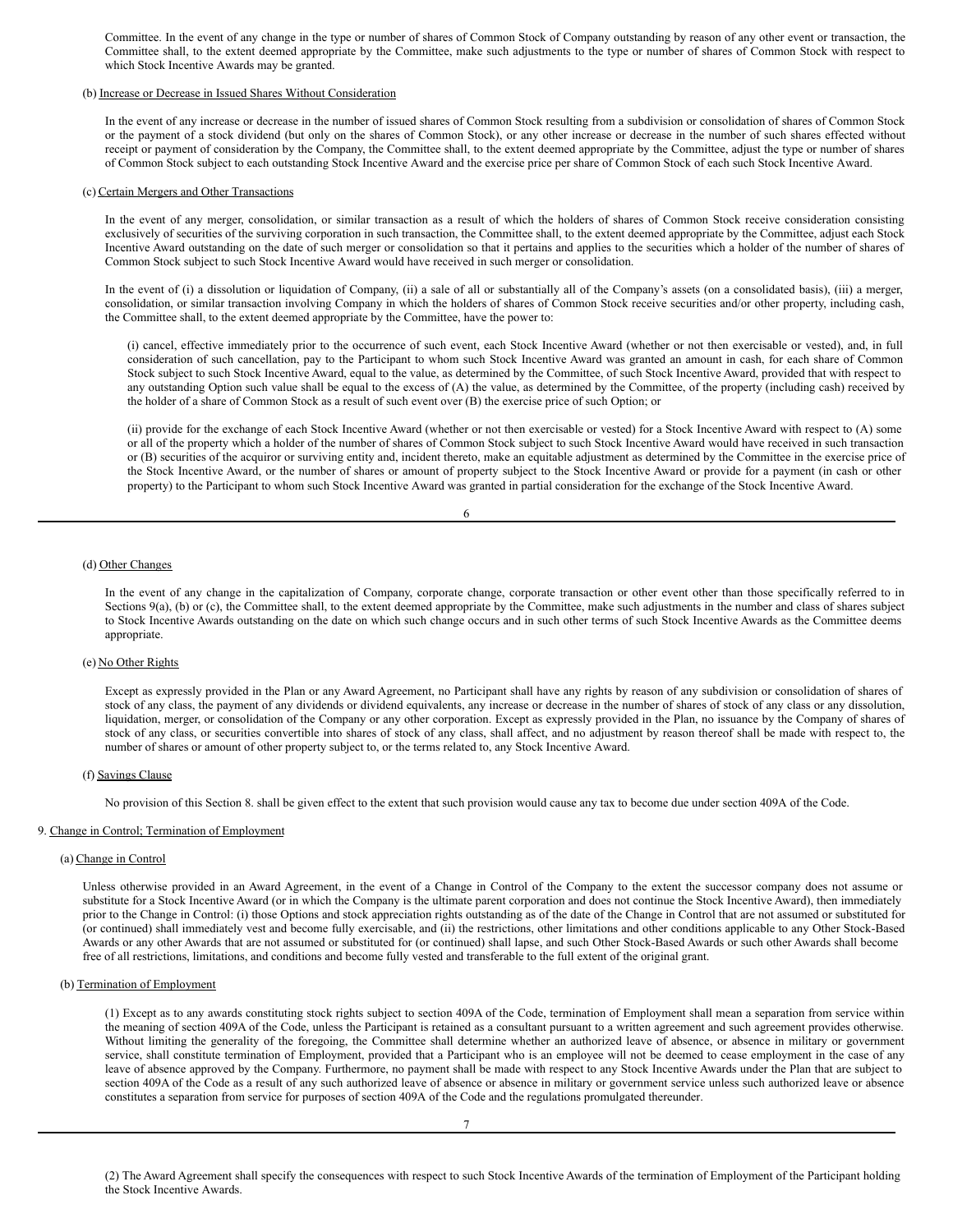(3) A Participant who ceases to be an employee of the Company but continues, or simultaneously commences, services as a director of the Company shall be deemed to continue Employment for purposes of the Plan.

#### 10. Rights Under the Plan

No Person shall have any rights as a shareholder with respect to any shares of Common Stock covered by or relating to any Stock Incentive Award until the date of the issuance of such shares on the books and records of the Company Except as otherwise expressly provided in Section 8. hereof, no adjustment of any Stock Incentive Award shall be made for dividends or other rights for which the record date occurs prior to the date of such issuance. Nothing in this Section 10. is intended, or should be construed, to limit authority of the Committee to cause the Company to make payments based on the dividends that would be payable with respect to any share of Common Stock if it were issued or outstanding, or from granting rights related to such dividends.

The Company shall not have any obligation to establish any separate fund or trust or other segregation of assets to provide for payments under the Plan. To the extent any person acquires any rights to receive payments hereunder from the Company, such rights shall be no greater than those of an unsecured creditor.

#### 11. No Special Employment Rights; No Right to Stock Incentive Awards

(a) Nothing contained in the Plan or any Award Agreement shall confer upon any Participant any right with respect to the continuation of his or her Employment by the Company or interfere in any way with the right of the Company at any time to terminate such Employment or to increase or decrease the compensation of the Participant from the rate in existence at the time of the grant of a Stock Incentive Award.

(b) No person shall have any claim or right to receive a Stock Incentive Award hereunder. The Committee's granting of a Stock Incentive Award to a Participant at any time shall neither require the Committee to grant a Stock Incentive Award to such Participant or any other Participant or other person at any time nor preclude the Committee from making subsequent grants to such Participant or any other Participant or other person.

#### 12. Securities Matters

(a) The Company shall be under no obligation to affect the registration pursuant to the Securities Act of any shares of Common Stock to be issued hereunder or to effect similar compliance under any state or local laws. Notwithstanding anything herein to the contrary, the Company shall not be obligated to cause to be issued shares of Common Stock pursuant to the Plan unless and until the Company is advised by its counsel that the issuance is in compliance with all applicable laws, regulations of governmental authority, and the requirements of any securities exchange on which shares of Common Stock are traded. The Committee may require, as a condition to the issuance of shares of Common Stock pursuant to the terms hereof, that the recipient of such shares make such covenants, agreements, and representations, and that any related certificates representing such shares bear such legends, as the Committee, in its sole discretion, deems necessary or desirable.

(b) The exercise or settlement of any Stock Incentive Award (including, without limitation, any Option) granted hereunder shall only be effective at such time as counsel to Company shall have determined that the issuance and delivery of shares of Common Stock pursuant to such exercise is in compliance with all applicable laws, regulations of governmental authority, and the requirements of any securities exchange on which shares of Common Stock are traded. Company may, in its sole discretion, defer the effectiveness of any exercise or settlement of a Stock Incentive Award granted hereunder in order to allow the issuance of shares pursuant thereto to be made pursuant to registration or an exemption from registration or other methods for compliance available under federal or state or local securities laws. Company shall inform the Participant in writing of its decision to defer the effectiveness of the exercise or settlement of a Stock Incentive Award granted hereunder. During the period that the effectiveness of the exercise of a Stock Incentive Award has been deferred, the Participant may, by written notice, withdraw such exercise and obtain the refund of any amount paid with respect thereto.

$$
8 \\
$$

#### 13. Withholding Taxes

#### (a) Cash Remittance

Whenever withholding tax obligations are incurred in connection with any Stock Incentive Award, the Company shall have the right to require the Participant to remit to the Company in cash an amount sufficient to satisfy federal, state, and local withholding tax requirements, if any, attributable to such event. In addition, upon the exercise or settlement of any Stock Incentive Award in cash, or the making of any other payment with respect to any Stock Incentive Award (other than in shares of Common Stock), the Company shall have the right to withhold from any payment required to be made pursuant thereto an amount sufficient to satisfy the federal, state, and local withholding tax requirements, if any, attributable to such exercise, settlement, or payment.

#### (b) Stock Remittance

At the election of the Participant, subject to the approval of the Committee, whenever withholding tax obligations are incurred in connection with any Stock Incentive Award, the Participant may tender to the Company (including by attestation) a number of shares of Common Stock having a Fair Market Value at the tender date determined by the Committee to be sufficient to satisfy the minimum federal, state, and local withholding tax requirements, if any, attributable to such event. Such election shall satisfy the Participant's obligations under Section 13.(a) hereof, if any.

#### (c) Stock Withholding

At the election of the Participant, subject to the approval of the Committee, whenever withholding tax obligations are incurred in connection with any Stock Incentive Award, the Company shall withhold a number of such shares having a Fair Market Value determined by the Committee to be sufficient to satisfy the minimum federal, state, and local withholding tax requirements, if any, attributable to such event. Such election shall satisfy the Participant's obligations under Section 13.(a) hereof, if any.

#### 14. No Obligation to Exercise

The grant to a Participant of a Stock Incentive Award shall impose no obligation upon such Participant to exercise such Stock Incentive Award.

#### 15. Transfers

Stock Incentive Awards may not be sold, pledged, assigned, hypothecated, transferred, or disposed of in any manner other than by will or by the laws of descent or distribution and may be exercised, during the lifetime of a Participant, only by the Participant; provided, however that the Committee may permit Options or other Stock Incentive Awards that are not incentive stock options to be sold, pledged, assigned, hypothecated, transferred, or disposed of, on a general or specific basis, subject to such conditions and limitations as the Committee may determine. Upon the death of a Participant, outstanding Stock Incentive Awards granted to such Participant may be exercised only by the executors or administrators of the Participant's estate or by any person or persons who shall have acquired such right to exercise by will or by the laws of descent and distribution. No transfer by will or the laws of descent and distribution of any Stock Incentive Award, or the right to exercise any Stock Incentive Award, shall be effective to bind the Company unless the Committee shall have been furnished with (a) written notice thereof and with a copy of the will and/or such evidence as the Committee may deem necessary to establish the validity of the transfer and (b) an agreement by the transferee to comply with all the terms and conditions of the Stock Incentive Award that are or would have been applicable to the Participant and to be bound by the acknowledgements made by the Participant in connection with the grant of the Stock Incentive Award. .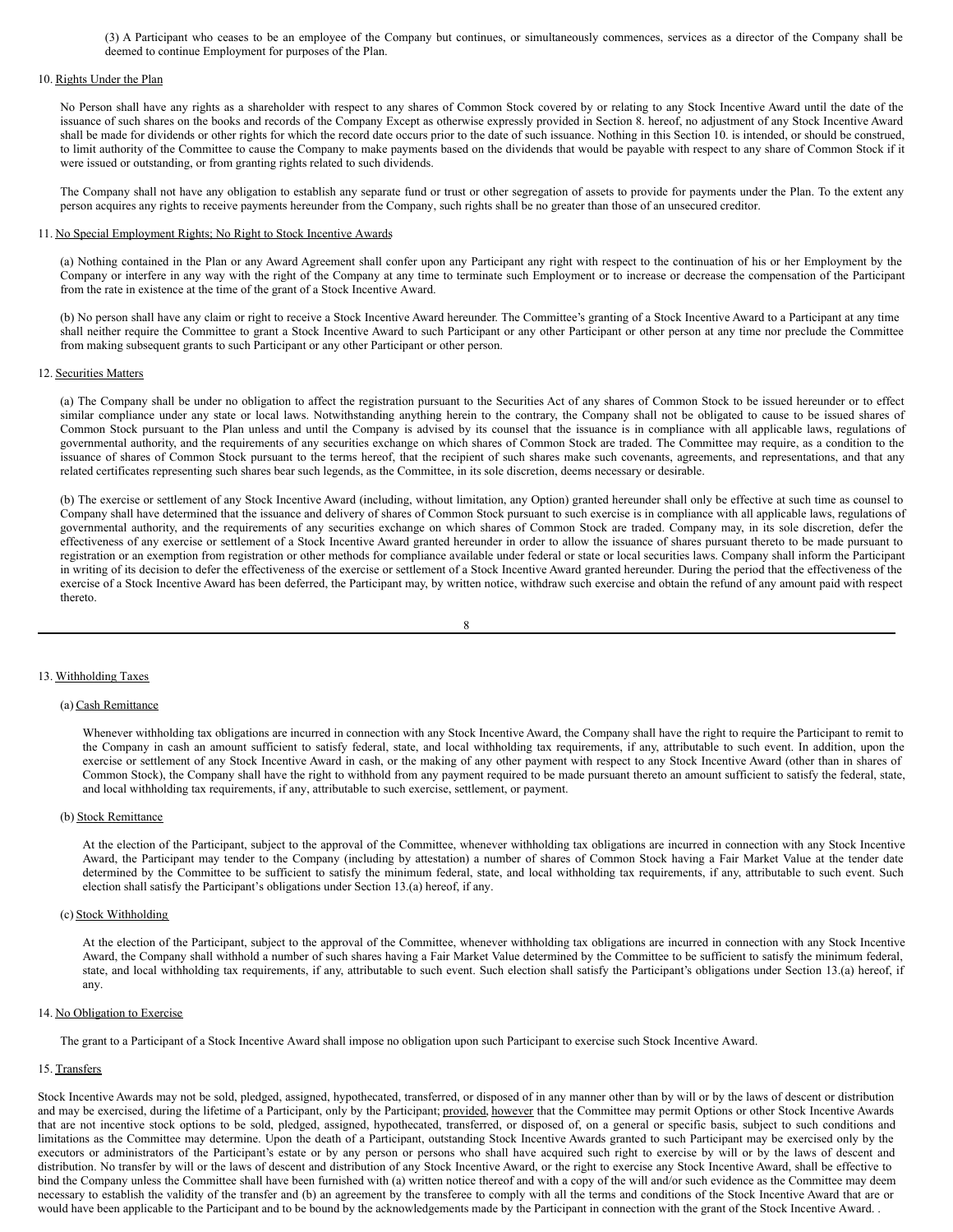#### 16. Expenses and Receipts

The expenses of the Plan shall be paid by the Company. Any proceeds received by the Company in connection with any Stock Incentive Award will be used for general corporate purposes.

# 17. Failure to Comply

In addition to the remedies of the Company elsewhere provided for herein, failure by a Participant to comply with any of the terms and conditions of the Plan or any Award Agreement, unless such failure is remedied by such Participant within ten days after having been notified of such failure by the Committee, shall be grounds for the cancellation and forfeiture of such Stock Incentive Award, in whole or in part, as the Committee, in its absolute discretion, may determine.

#### 18. Relationship to Other Benefits

No payment with respect to any Stock Incentive Awards under the Plan shall be taken into account in determining any benefits under any pension, retirement, profit sharing, group insurance, or other benefit plan of the Company except as otherwise specifically provided in such other plan.

#### 19. Governing Law

The Plan and the rights of all persons under the Plan shall be construed and administered in accordance with the laws of the State of Delaware without regard to its conflict of law principles.

#### 20. Severability

If all or any part of this Plan is declared by any court or governmental authority to be unlawful or invalid, such unlawfulness or invalidity shall not serve to invalidate any portion of this Plan not declared to be unlawful or invalid. Any Section or part of a Section so declared to be unlawful or invalid shall, if possible, be construed in a manner that will give effect to the terms of such Section or part of a Section to the fullest extent possible while remaining lawful and valid.

21. Effective Date and Term of Plan The Effective Date of the Plan is November 26, 2021, subject to the approval of the Plan by the shareholders of Company within 12 months of the Effective Date ("Approval"). Only Options may be granted prior to Approval, provided no Option granted prior to Approval may be exercisable, in whole or in part, prior to Approval, and the Plan will be unwound, and all outstanding Options forfeited and cancelled, if Approval is not obtained. No grants of Stock Incentive Awards may be made under the Plan after November 26, 2031.

#### 22. Amendment or Termination of the Plan

The Board of Directors may at any time suspend or discontinue the Plan or revise or amend it or any Stock Incentive Award in any respect whatsoever:provided, however, that to the extent that any applicable law, tax requirement, or rule of a stock exchange requires shareholder approval in order for any such revision or amendment to be effective, such revision or amendment shall not be effective without such approval. The preceding sentence shall not restrict the Committee's ability to exercise its discretionary authority hereunder pursuant to Section 4. hereof, which discretion may be exercised without amendment to the Plan. No provision of this Section 22. shall be given effect to the extent that such provision would cause any tax to become due under section 409A of the Code. Except as expressly provided in the Plan, no action hereunder may, without the consent of a Participant, adversely affect the Participant's rights under any previously granted and outstanding Stock Incentive Award. Nothing in the Plan shall limit the right of the Company to pay compensation of any kind outside the terms of the Plan.

## 23. Recoupment

Notwithstanding anything in the Plan or in any Award Agreement to the contrary, the Company will be entitled to the extent permitted or required by applicable law, Company policy and/or the requirements of an exchange on which the Company's shares are listed for trading, in each case, as in effect from time to time to recoup compensation of whatever kind paid by the Company at any time to a Participant under this Plan.

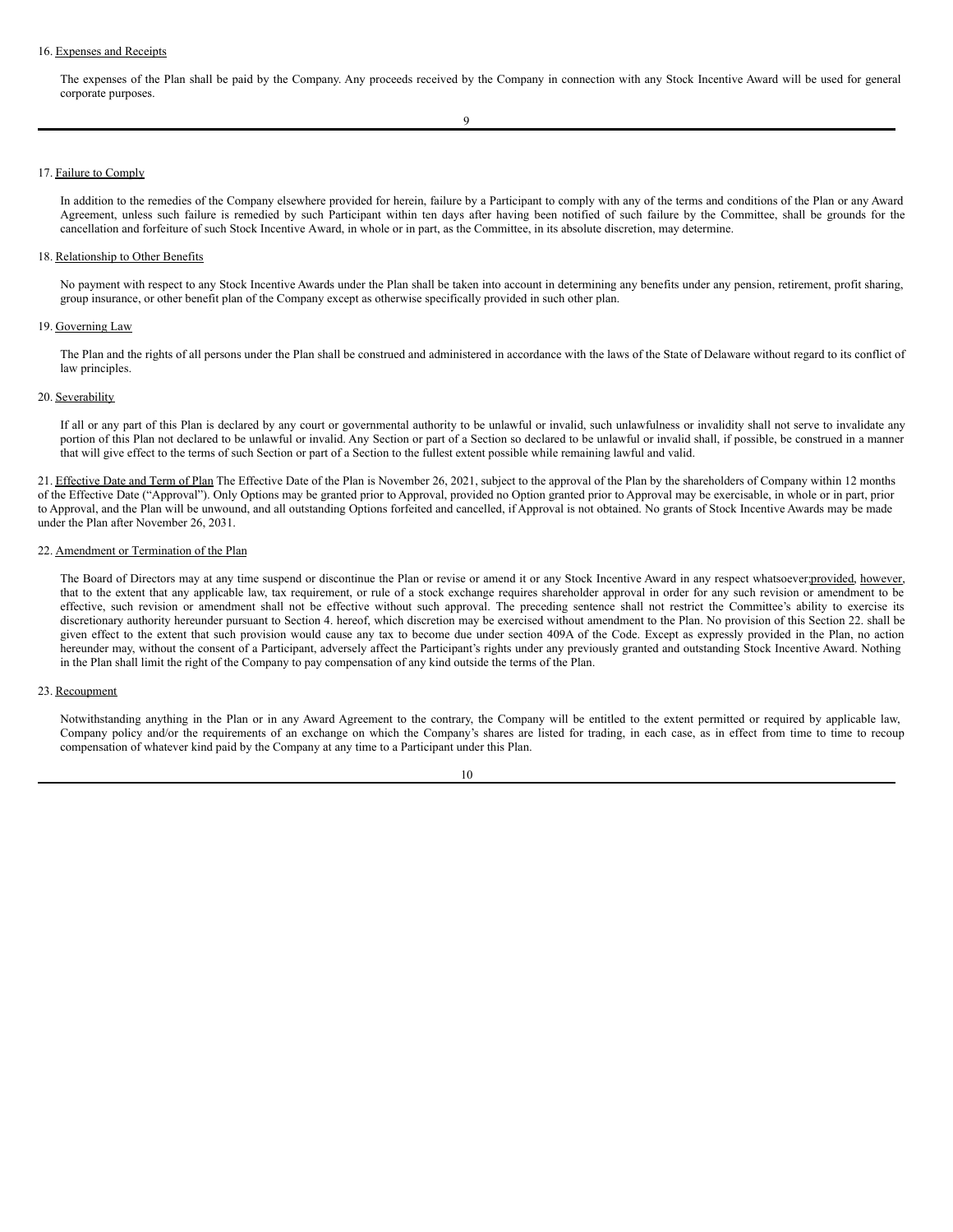# <span id="page-10-0"></span>RAINESFELDMAN

May 5, 2022

Amergent Hospitality Group Inc.

Re: Registration Statement on Form S-8 filed May 5, 2022

# Ladies and Gentlemen:

We have examined the Registration Statement on Form S-8 (the "**Registration Statement**") to be filed by Amergent Hospitality Group Inc., a Delaware corporation, (the "Company") with the Securities and Exchange Commission on or about the date hereof, in connection with the registration under the Securities Act of 1933, as amended, of 2,000,000 shares of common stock reserved for issuance pursuant to the Amergent Hospitality Group Inc. 2021 Equity Incentive Plan (which plan is referred to herein as the "**Plan**" and which shares of common stock are referred to herein as the "**Plan Shares**").

We have reviewed such corporate records, certificates and other documents, and such questions of law, as we have considered necessary or appropriate for the purposes of this opinion. We have assumed that all signatures are genuine, that all documents submitted to us as originals are authentic and that all copies of documents submitted to us conform to the originals.

We have relied as to certain matters on information obtained from public officials, officers of the Company and other sources believed by us to be responsible.

Based upon the foregoing, we are of the opinion that the Plan Shares have been duly authorized and, when issued in accordance with the terms of the Plan and any individual agreements relating to such Shares, the Shares will be validly issued, fully paid and nonassessable.

We are members of the bar of the California. We do not express any opinion herein on any laws other than the General Corporation Law of the State of Delaware and reported judicial decisions interpreting these laws.

We hereby consent to the filing of this letter as Exhibit 5.1 to the Registration Statement . In giving such consent, we do not hereby admit that we are in the category of persons whose consent is required under Section 7 of the Act or the rules and regulations of the Commission.

Sincerely,

*/s/ Raines Feldman LLP* Raines Feldman LLP

Los Angeles 1800 Avenue of the Stars, 12th Floor Los Angeles, California 90067

Orange County 18401 Von Karman Avenue, Suite 360 Irvine, California 92612

New York One Rockefeller Plaza, 10th Floor New York, New York 10020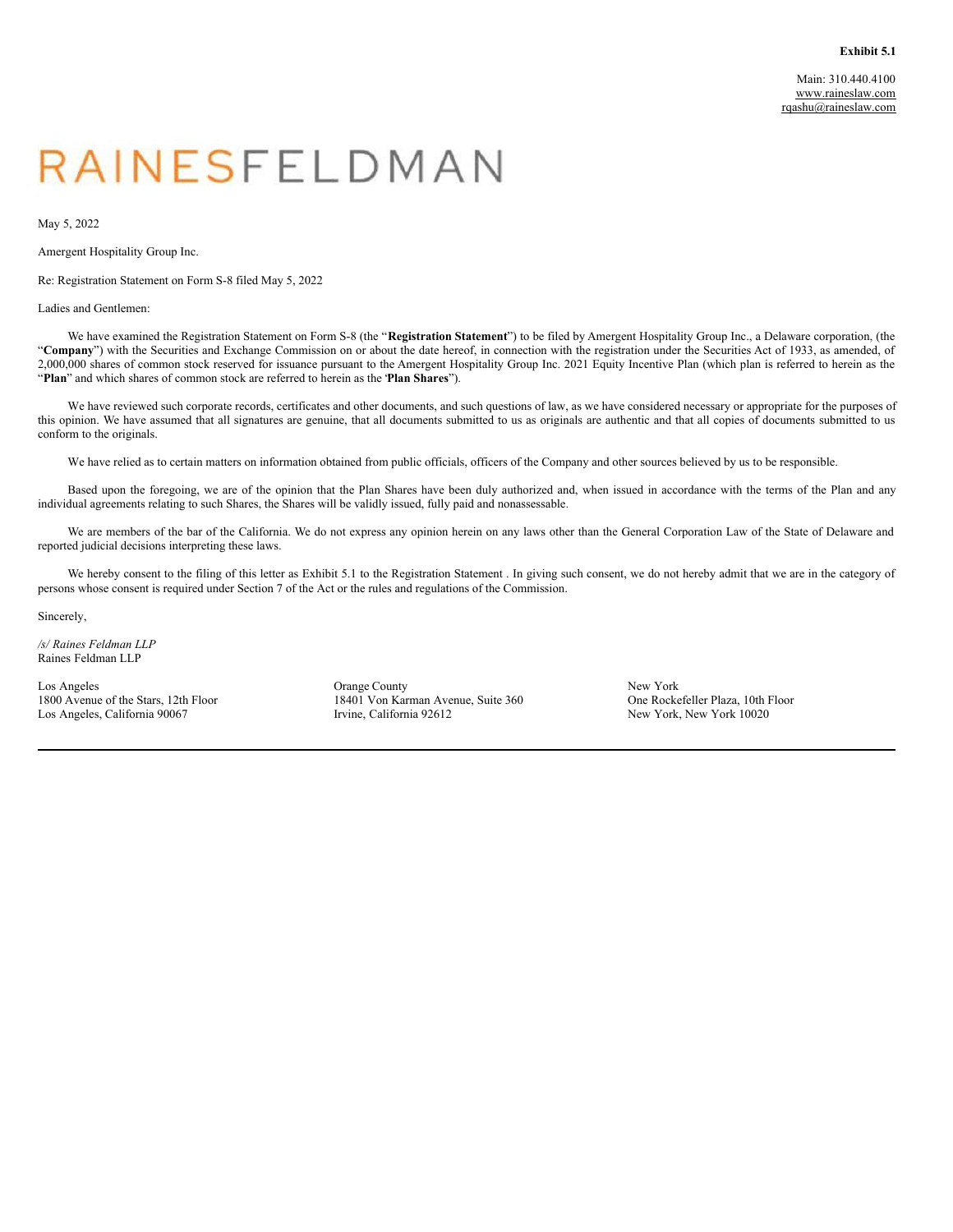# **Consent of Independent Registered Public Accounting Firm**

<span id="page-11-0"></span>To the Board of Directors Amergent Hospitality Group Inc.

We consent to the incorporation by reference in the foregoing Registration Statement on Form S-8 pertaining to the 2021 Amergent Hospitality Group, Inc. Equity Incentive Plan of our report dated April 15, 2021, relating to the financial statements of Amergent Hospitality Group, Inc. as of and for the years ended December 31, 2021 and 2020 which appear in Amergent Hospitality Group Inc.'s Annual Report on Form 10-K for the year ended December 31, 2021 filed with the Securities and Exchange Commission on April 15, 2022.

*/s/ Cherry Bekaert LLP*

Charlotte, North Carolina May 5, 2022